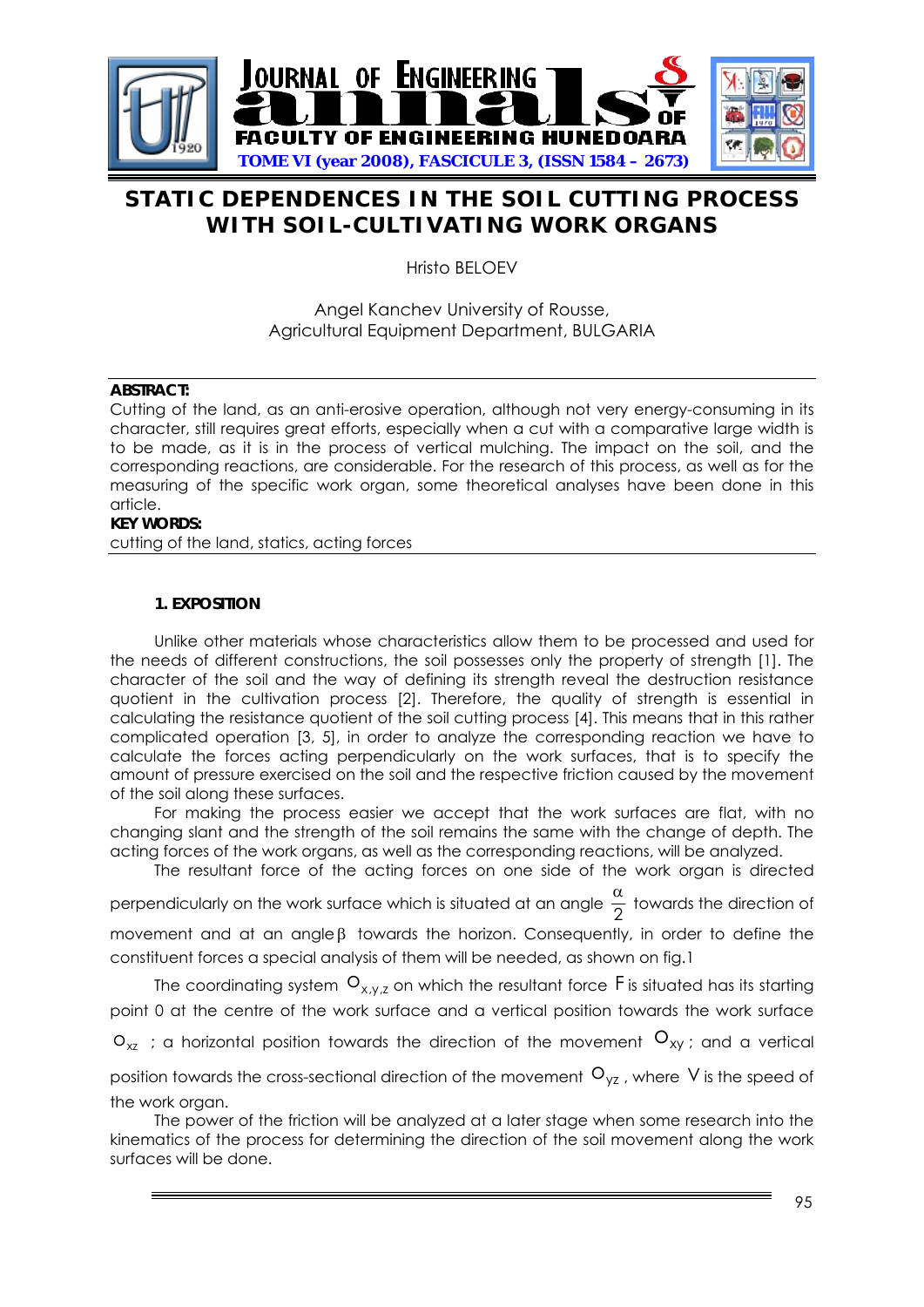







By projecting the resultant force  $F$  on these surfaces  $(F_{np}^{xp}, F_{np}^{bp} \vee F_{np}^{hp})$ , bp пр  $\mathsf{F}_{\mathsf{np}}^{\mathsf{xp}}$   $\mathsf{HF}_{\mathsf{np}}^{\mathsf{hp}}$  the forces it is constituted from  $(F_x, F_b \vee F_H)$  are defined as a projection on the axes. Taking into account the fact that the value of the resultant force  $F$  is in proportion to the value of the work surface area  $S$  and the value of the soil hardness, a conclusion can be drawn that its constituent forces  $F_x$  ,  $F_b$  И $F_\text{\tiny H}$  are proportional to the areas of the respective projections of the real work surface (fig. 2), that is

 $F_x$  – на S<sub>HD</sub>,  $F_b$  – на S<sub>xp</sub> и $F_H$  – на S<sub>bp</sub>.

The areas of the projections  $\, \mathsf{S}_{\mathsf{H} \mathsf{p},\,} \mathsf{S}_{\mathsf{x} \mathsf{p}} \,$  H  $\mathsf{S}_{\mathsf{b} \mathsf{p}}$  are in direct relation with the real work surface, while the corresponding angles with the direction of movement  $\,\alpha$  and the position of the horizon  $\beta$  .

The so defined constituent forces acting in the three reciprocally perpendicular directions of the space and their resulting reactions can be considered not only for measuring the work organ, but also for working out a desirable process since the relation among the respective pressure forces can be calculated by defining the relation among the real work surface projections and vice versa. The possible relations are the following:

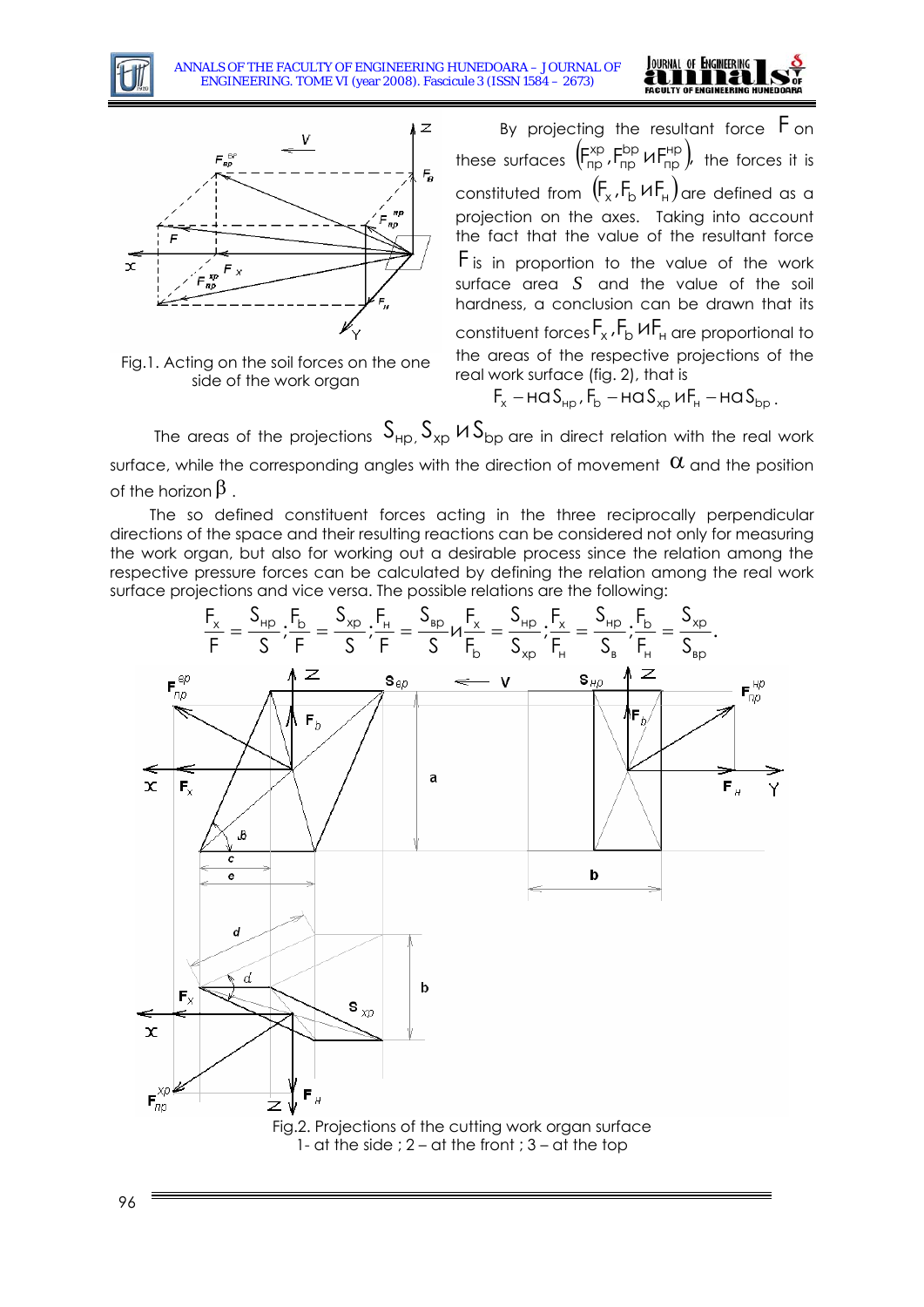



The corresponding surface areas can be calculated in the following equations:

$$
S = a.b.\alpha = \frac{a.b}{2 \sin \frac{\alpha}{2}}; S_{bp} = e.\alpha = \frac{1}{2}a.b.\cot g \frac{\alpha}{2}; S_{bp} = \frac{a.b}{2}; S_{xp} = c\frac{b}{2} = \frac{a.b}{2} \cot g\beta
$$

Where :

a - is depth of the cutting process

b - is width of the cut

From this follows that:

$$
\frac{F_x}{F} = \sin\frac{\alpha}{2}; \frac{F_b}{F} = \sin\frac{\alpha}{2}.\text{cotg}\beta; \frac{F_H}{F} = \sin\frac{\alpha}{2}\text{cotg}\frac{\alpha}{2}; \frac{F_x}{F_b} = t\text{g}\beta; \frac{F_b}{F_H} = \frac{\text{cotg}\beta}{\text{cotg}\frac{\alpha}{2}} = \sin\frac{\alpha}{2}.\text{cotg}\beta.
$$

The result shows that the relative change of the constituent forces depends neither on the width or depth of the cutting process, nor on their relation, but only on the angle of the work surface position towards the direction of movement along the OX axis and the angle of position β. These relations are shown on fig. 3.



Fig.3. Relative change of the constituent forces which is dependent on the angles α and β:

a) relative change of the horizontal constituent force F<sub>x</sub>, in relation to angle  $\alpha$ ;

b) relative change of the vertical constituent force  $F_b$  in relation to angle  $\alpha$ , at a constant angle  $β = 40°$  and  $β = 60°$ ;

c) relative change of the vertical constituent force  $F_b$  in relation to angle  $\beta$ , at a constant angle  $\alpha$  = 30° and  $\alpha$  = 15°;

d) relative change of the cross-sectional constituent force  $F_H$  in relation to angle  $\alpha$ .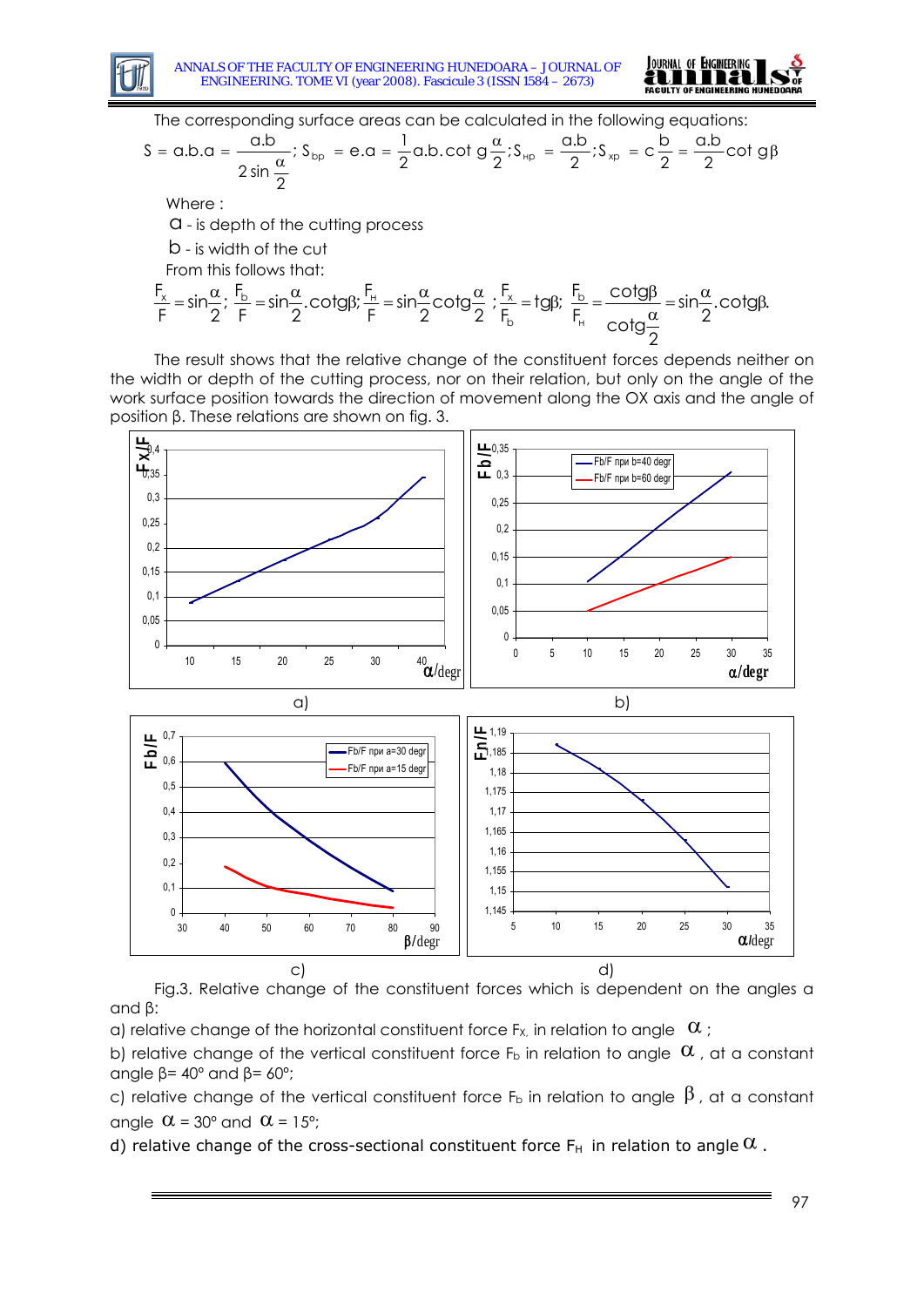

The horizontal constituent force  $F_X$  depends only on angle  $\alpha$  (fig. 3.a), as the value  $\frac{\mathsf{F}_{\mathsf{X}}}{\mathsf{F}}$  decreases relatively with the decrease of the angle. We can draw a logical conclusion that it depends indirectly on the angle  $\beta$ , since with its decrease the angle  $\alpha$ , which is the real work angle, measured in the horizontal surface, also decreases.

The relative change of the vertical constituent force  $\frac{F_b}{F}$  depends not only on the angle  $\alpha$  , but also on the angle  $\beta$  (fig. 3b and fig.3c). In both cases it changes proportionally, but in the described practical range of change of the angles it is less affected by the change of the angle α. From a practical point of view it is important to notice that with the decrease of the angle β which specifies the position of the work surface toward the horizon, the vertical constituent force relatively increases.

The relative change of the cross-sectional constituent force  $F<sub>H/F</sub>$  (fig.3 d) under these conditions depends only on angle α, because as the angle increases, FH/F decreases insignificantly. Consequently it can be ignored as it balances with the opposite force of the corresponding work surface.

The character of the grooving procedure depends greatly on the interrelation of the constituent forces. To explain it further a relation of the forces depending on the angles which show the position of the work surface a and  $\beta$ , has been illustrated on fig.4.

The relation between the horizontal constituent force  $Fx$  and the vertical constituent one Fb.(fig.4.а) depends only on the angle of the position of the work force towards the horizon β.

By considering the results of Fig. 4.а, a conclusion can be reached that at a vertical position of the work surface the increase of the angle β causes the horizontal constituent force F<sub>x</sub> to increase progressively to infinity, when compared to the vertical constituent F<sub>b</sub>. Taking into account the fact that the horizontal constituent force  $F_X$  can be overcome by part of the pulling effort of the energy device, while the vertical constituent force  $F<sub>b</sub>$  is balanced by the motion system of the machine, within the range of the common effort of the two forces it is necessary to transform the horizontal constituent  $F_X$  into the vertical one  $F_B$  as the friction in rolling of the motion wheels is less than the one in sliding of the work organs. This transformation might be achieved by decreasing the angle β, the results of which are more noticeable when the values of the angle are higher.

The change of correlation between the vertical constituent force  $F<sub>b</sub>$  and the crosssectional one F<sub>H</sub> in relation to the angles of the work surface position shown on fig. 4 b and 4.c is different. Concerning angle α. the following change can be observed: the relative part of the vertical constituent force  $F_b$  increases, while the relative part of the cross-sectional one F<sub>H</sub> decreases to the same extent. With angle  $\beta$  we can outline the reverse tendency which is due to the decrease of the relative share of the vertical constituent force  $F_b$ . Within the described range of change of angles α and β, the influence of the latter is stronger, in that case a decrease in the correlation of the constituent forces F<sub>b</sub>/F<sub>H</sub>.